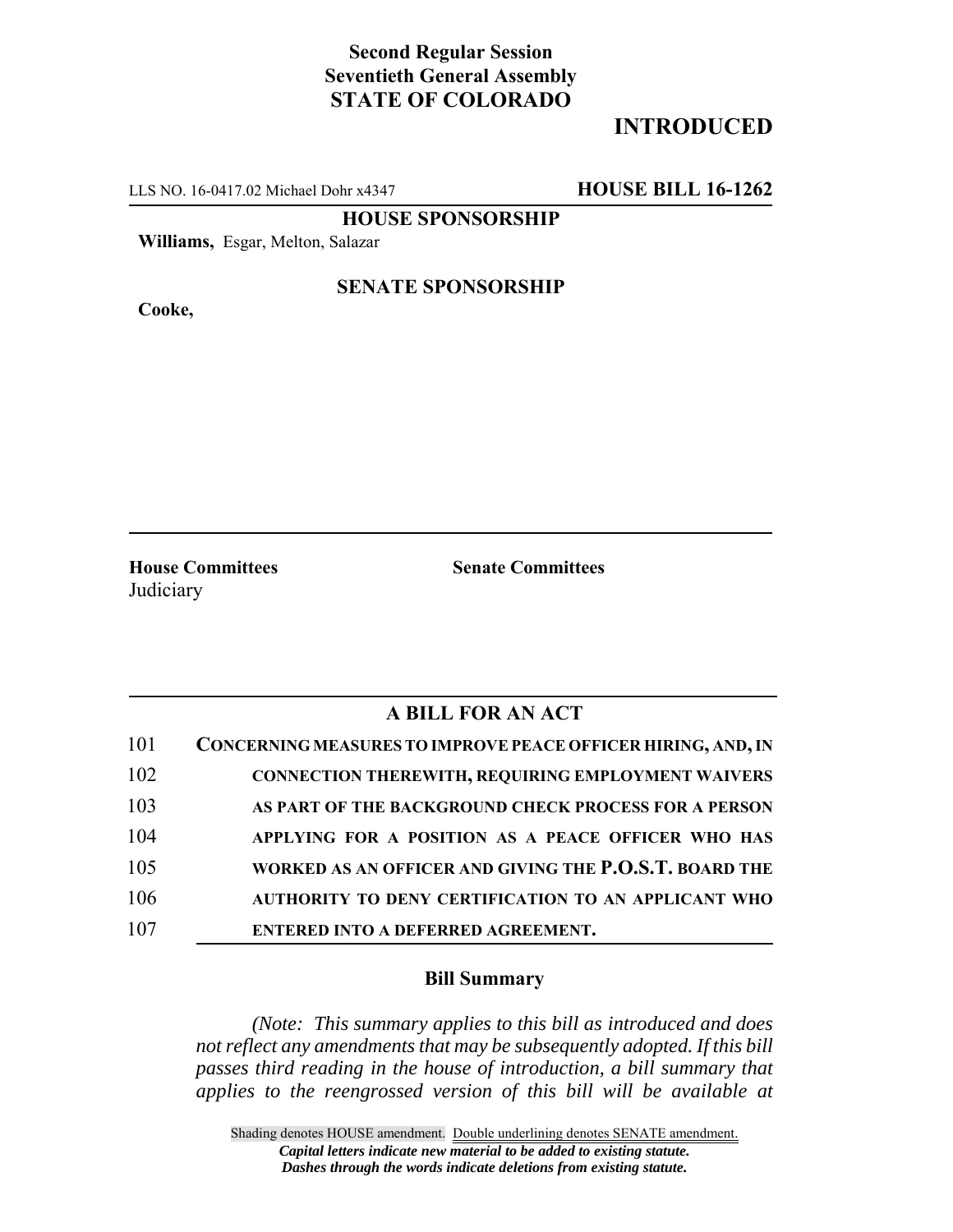#### *http://www.leg.state.co.us/billsummaries.)*

Each law enforcement agency in the state that interviews a candidate for a peace officer position who has worked at another law enforcement agency or in private security shall require the candidate to execute a waiver. The waiver will allow the candidate's previous law enforcement agency or private security company employers to disclose all files pertaining to the applicant, including internal affairs files, to the interviewing agency and releases the interviewing agency and each law enforcement agency or private security company that employed the candidate from any liability related to the use and disclosure of the files. The interviewing agency must submit the waiver to each law enforcement agency or private security company at least 10 days before making a hiring decision. A state or local law enforcement agency or private security company that receives a waiver shall provide the disclosure to the Colorado law enforcement agency that is interviewing the candidate not more than 7 days after such receipt.

The bill requires a P.O.S.T. certification applicant who has worked at another law enforcement agency to execute the same waiver as described above.

Under current law, the P.O.S.T. board must deny certification to a person who was convicted of any felony and certain misdemeanors. The bill gives the P.O.S.T. board the authority to deny certification to a person who entered into a deferred judgment, deferred prosecution, diversion agreement, or deferred adjudication for any of those crimes or had a juvenile adjudication for any of those crimes.

- 1 *Be it enacted by the General Assembly of the State of Colorado:*
- 2 **SECTION 1.** In Colorado Revised Statutes, **add** 24-33.5-115 as
- 3 follows:
- 

4 **24-33.5-115. Peace officer hiring - required use of waiver -**

5 **definitions.** (1) A STATE OR LOCAL LAW ENFORCEMENT AGENCY SHALL

- 6 REQUIRE EACH CANDIDATE THAT IT INTERVIEWS FOR A PEACE OFFICER
- 7 POSITION WHO HAS BEEN EMPLOYED BY ANOTHER LAW ENFORCEMENT
- 8 AGENCY OR PRIVATE SECURITY COMPANY TO EXECUTE A WRITTEN WAIVER
- 9 THAT EXPLICITLY AUTHORIZES EACH LAW ENFORCEMENT AGENCY OR
- 10 PRIVATE SECURITY COMPANY THAT HAS EMPLOYED THE CANDIDATE TO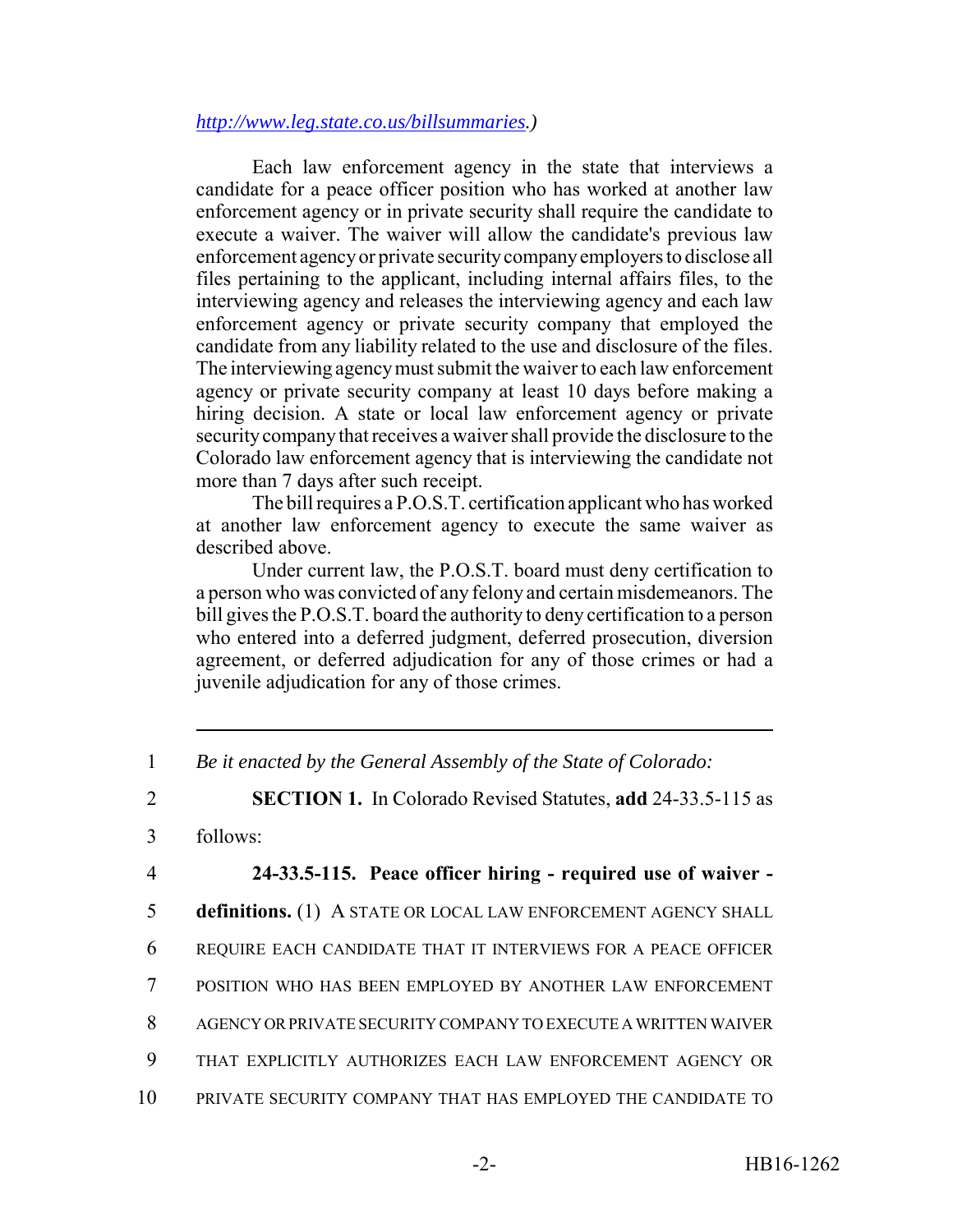DISCLOSE ALL FILES PERTAINING TO THE APPLICANT, INCLUDING INTERNAL AFFAIRS FILES, TO THE STATE OR LOCAL LAW ENFORCEMENT AGENCY AND RELEASES THE INTERVIEWING AGENCY AND EACH LAW ENFORCEMENT AGENCY OR PRIVATE SECURITY COMPANY THAT EMPLOYED THE CANDIDATE FROM ANY LIABILITY RELATED TO THE USE AND DISCLOSURE OF THE FILES. A CANDIDATE WHO REFUSES TO EXECUTE THE WAIVER SHALL NOT BE CONSIDERED FOR EMPLOYMENT BY THE INTERVIEWING AGENCY.THE AGENCY INTERVIEWING THE CANDIDATE SHALL SUBMIT THE WAIVER TO EACH LAW ENFORCEMENT AGENCY OR PRIVATE SECURITY COMPANY THAT HAS EMPLOYED THE CANDIDATE AT LEAST TEN DAYS PRIOR TO MAKING THE HIRING DECISION. A STATE OR LOCAL LAW ENFORCEMENT AGENCY OR PRIVATE SECURITY COMPANY THAT RECEIVES SUCH A WAIVER SHALL PROVIDE THE DISCLOSURE TO THE AGENCY THAT IS CONSIDERING THE CANDIDATE FOR EMPLOYMENT NOT MORE THAN SEVEN DAYS AFTER SUCH RECEIPT. (2) A STATE OR LOCAL LAW ENFORCEMENT AGENCY OR PRIVATE

 SECURITY COMPANY IS NOT LIABLE FOR COMPLYING WITH THE PROVISIONS OF THIS SECTION.

 (3) AS USED IN THIS SECTION, UNLESS THE CONTEXT OTHERWISE REQUIRES, "STATE OR LOCAL LAW ENFORCEMENT AGENCY" MEANS:

 (a) THE COLORADO STATE PATROL CREATED PURSUANT TO SECTION 24-33.5-201;

 (b) THE COLORADO BUREAU OF INVESTIGATION CREATED PURSUANT TO SECTION 24-33.5-401;

- (c) A COUNTY SHERIFF'S OFFICE;
- 26 (d) A MUNICIPAL POLICE DEPARTMENT;
- (e) THE DIVISION OF PARKS AND WILDLIFE WITHIN THE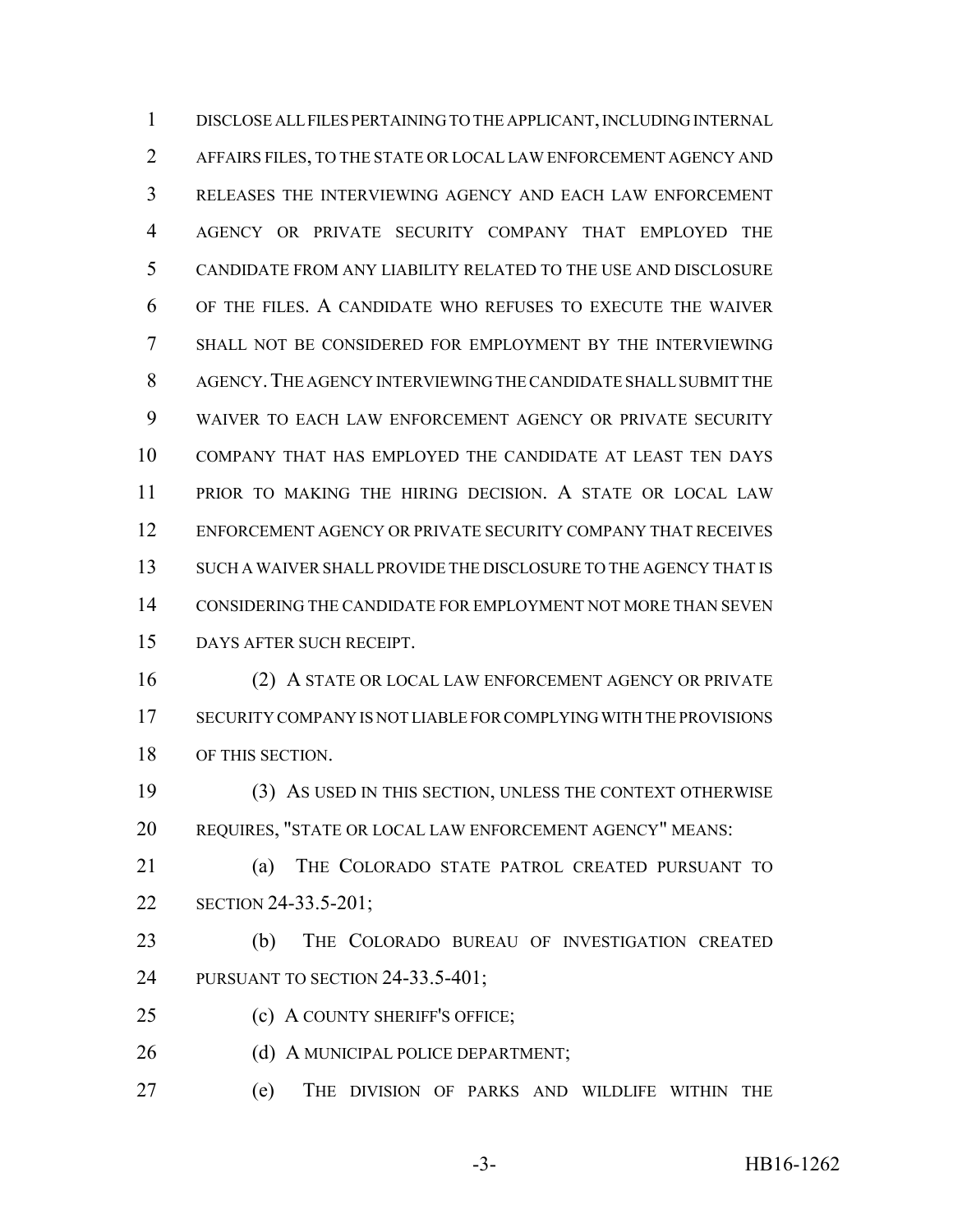#### DEPARTMENT OF NATURAL RESOURCES CREATED PURSUANT TO SECTION

24-1-124; OR

(f) A TOWN MARSHAL'S OFFICE.

 **SECTION 2.** In Colorado Revised Statutes, **add** 30-10-526 as follows:

 **30-10-526. Sheriff office hiring - required use of waiver - definitions.** (1) A SHERIFF'S OFFICE SHALL REQUIRE EACH CANDIDATE THAT IT INTERVIEWS FOR A PEACE OFFICER POSITION WHO HAS BEEN EMPLOYED BY ANOTHER LAW ENFORCEMENT AGENCY OR PRIVATE SECURITY COMPANY TO EXECUTE A WRITTEN WAIVER THAT EXPLICITLY AUTHORIZES EACH LAW ENFORCEMENT AGENCY OR PRIVATE SECURITY COMPANY THAT HAS EMPLOYED THE CANDIDATE TO DISCLOSE ALL FILES PERTAINING TO THE APPLICANT, INCLUDING INTERNAL AFFAIRS FILES, TO THE INTERVIEWING SHERIFF'S AGENCY AND RELEASES THE INTERVIEWING SHERIFF'S OFFICE AND EACH LAW ENFORCEMENT AGENCY OR PRIVATE SECURITY COMPANY THAT EMPLOYED THE CANDIDATE FROM ANY LIABILITY RELATED TO THE USE AND DISCLOSURE OF THE FILES. A CANDIDATE WHO REFUSES TO EXECUTE THE WAIVER SHALL NOT BE CONSIDERED FOR EMPLOYMENT BY THE SHERIFF'S OFFICE. THE SHERIFF'S OFFICE INTERVIEWING THE CANDIDATE SHALL SUBMIT THE WAIVER TO EACH LAW ENFORCEMENT AGENCY OR PRIVATE SECURITY COMPANY THAT HAS EMPLOYED THE CANDIDATE AT LEAST TEN DAYS PRIOR TO MAKING THE HIRING DECISION.A STATE OR LOCAL LAW ENFORCEMENT AGENCY OR PRIVATE SECURITY COMPANY THAT RECEIVES SUCH A WAIVER SHALL PROVIDE THE DISCLOSURE TO THE SHERIFF'S OFFICE THAT IS INTERVIEWING THE CANDIDATE NOT MORE THAN SEVEN DAYS AFTER SUCH RECEIPT.

27 (2) A STATE OR LOCAL LAW ENFORCEMENT AGENCY OR PRIVATE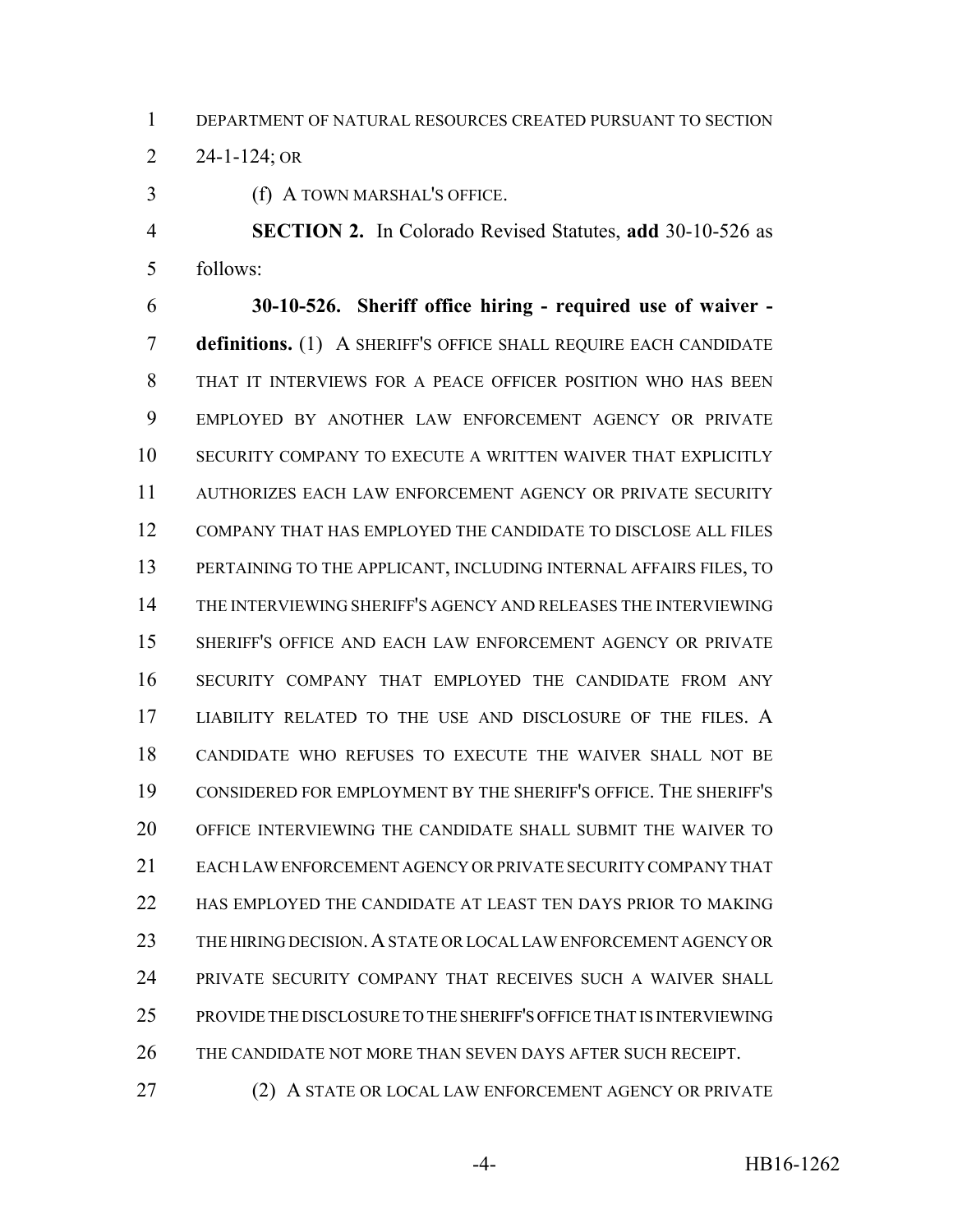SECURITY COMPANY IS NOT LIABLE FOR COMPLYING WITH THE PROVISIONS

OF THIS SECTION.

 (3) AS USED IN THIS SECTION, UNLESS THE CONTEXT OTHERWISE REQUIRES, "STATE OR LOCAL LAW ENFORCEMENT AGENCY" MEANS:

 (a) THE COLORADO STATE PATROL CREATED PURSUANT TO SECTION 24-33.5-201, C.R.S.;

 (b) THE COLORADO BUREAU OF INVESTIGATION CREATED 8 PURSUANT TO SECTION 24-33.5-401, C.R.S.;

**(c)** A COUNTY SHERIFF'S OFFICE;

10 (d) A MUNICIPAL POLICE DEPARTMENT;

 (e) THE DIVISION OF PARKS AND WILDLIFE WITHIN THE DEPARTMENT OF NATURAL RESOURCES CREATED PURSUANT TO SECTION 24-1-124, C.R.S.; OR

(f) A TOWN MARSHAL'S OFFICE.

 **SECTION 3.** In Colorado Revised Statutes, **add** 31-30-108 as follows:

 **31-30-108. Peace officer hiring - required use of waiver - definitions.** (1) A MUNICIPAL POLICE DEPARTMENT OR TOWN MARSHAL'S OFFICE SHALL REQUIRE EACH CANDIDATE THAT IT INTERVIEWS FOR A PEACE OFFICER POSITION WHO HAS BEEN EMPLOYED BY ANOTHER LAW ENFORCEMENT AGENCY OR PRIVATE SECURITY COMPANY TO EXECUTE A WRITTEN WAIVER THAT EXPLICITLY AUTHORIZES EACH LAW ENFORCEMENT AGENCY OR PRIVATE SECURITY COMPANY THAT HAS EMPLOYED THE CANDIDATE TO DISCLOSE ALL FILES PERTAINING TO THE APPLICANT, INCLUDING INTERNAL AFFAIRS FILES, TO THE MUNICIPAL POLICE DEPARTMENT OR TOWN MARSHAL'S OFFICE INTERVIEWING THE CANDIDATE AND RELEASES THE INTERVIEWING AGENCY AND EACH LAW ENFORCEMENT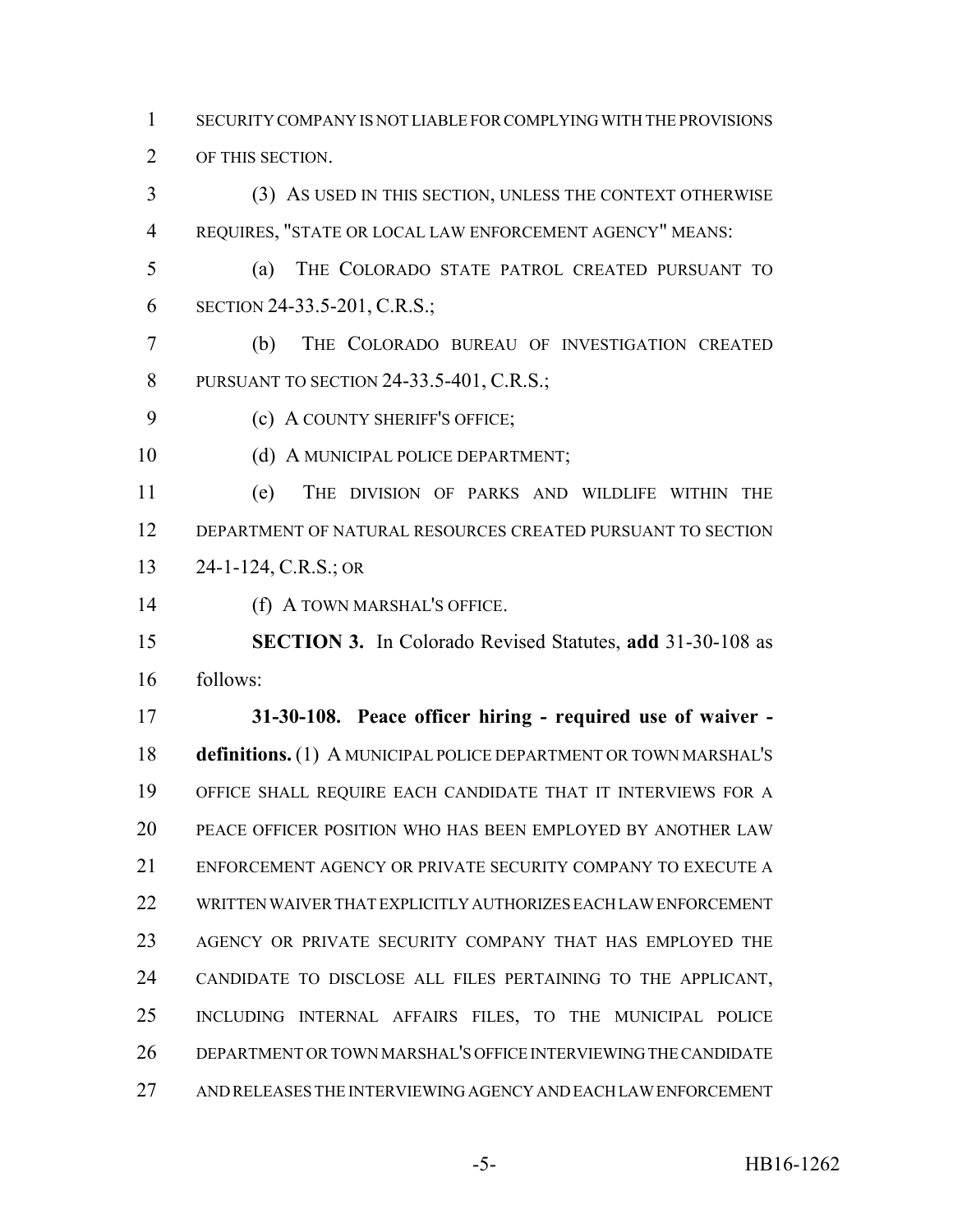AGENCY OR PRIVATE SECURITY COMPANY THAT EMPLOYED THE CANDIDATE FROM ANY LIABILITY RELATED TO THE USE AND DISCLOSURE OF THE FILES. A CANDIDATE WHO REFUSES TO EXECUTE THE WAIVER SHALL NOT BE CONSIDERED FOR EMPLOYMENT BY THE DEPARTMENT OR OFFICE. THE DEPARTMENT OR OFFICE INTERVIEWING THE CANDIDATE SHALL SUBMIT THE WAIVER TO EACH LAW ENFORCEMENT AGENCY OR PRIVATE SECURITY COMPANY THAT HAS EMPLOYED THE CANDIDATE AT LEAST TEN DAYS PRIOR TO MAKING THE HIRING DECISION. A STATE OR LOCAL LAW ENFORCEMENT AGENCY OR PRIVATE SECURITY COMPANY THAT RECEIVES SUCH A WAIVER SHALL PROVIDE THE DISCLOSURE TO THE MUNICIPAL POLICE DEPARTMENT OR TOWN MARSHAL'S OFFICE THAT IS INTERVIEWING THE CANDIDATE NOT MORE THAN SEVEN DAYS AFTER SUCH RECEIPT. (2) A STATE OR LOCAL LAW ENFORCEMENT AGENCY OR PRIVATE SECURITY COMPANY IS NOT LIABLE FOR COMPLYING WITH THE PROVISIONS

OF THIS SECTION.

 (3) AS USED IN THIS SECTION, UNLESS THE CONTEXT OTHERWISE REQUIRES, "STATE OR LOCAL LAW ENFORCEMENT AGENCY" MEANS:

 (a) THE COLORADO STATE PATROL CREATED PURSUANT TO SECTION 24-33.5-201, C.R.S.;

 (b) THE COLORADO BUREAU OF INVESTIGATION CREATED 22 PURSUANT TO SECTION 24-33.5-401, C.R.S.;

23 (c) A COUNTY SHERIFF'S OFFICE;

24 (d) A MUNICIPAL POLICE DEPARTMENT;

 (e) THE DIVISION OF PARKS AND WILDLIFE WITHIN THE DEPARTMENT OF NATURAL RESOURCES CREATED PURSUANT TO SECTION 24-1-124, C.R.S.; OR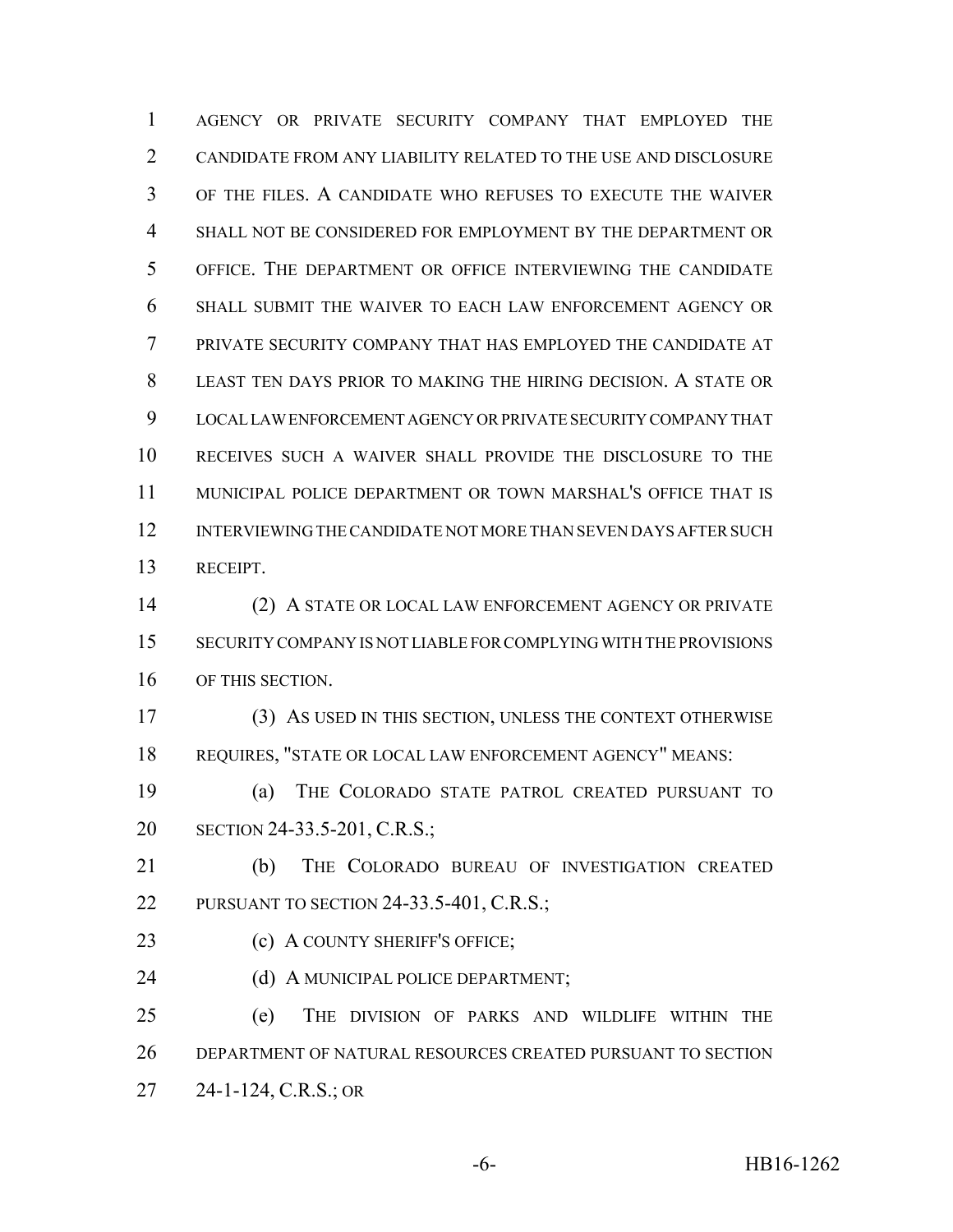(f) A TOWN MARSHAL'S OFFICE.

 **SECTION 4.** In Colorado Revised Statutes, **add** 33-9-112 as follows:

 **33-9-112. Peace officer hiring - required use of waiver - definitions.** (1) THE DIVISION SHALL REQUIRE EACH CANDIDATE THAT IT INTERVIEWS FOR A PEACE OFFICER POSITION WHO HAS BEEN EMPLOYED BY ANOTHER LAW ENFORCEMENT AGENCY OR PRIVATE SECURITY COMPANY TO EXECUTE A WRITTEN WAIVER THAT EXPLICITLY AUTHORIZES EACH LAW ENFORCEMENT AGENCY OR PRIVATE SECURITY COMPANY THAT HAS EMPLOYED THE CANDIDATE TO DISCLOSE ALL FILES PERTAINING TO THE APPLICANT, INCLUDING INTERNAL AFFAIRS FILES, TO THE DIVISION AND RELEASES THE DIVISION AND EACH LAW ENFORCEMENT AGENCY OR PRIVATE SECURITY COMPANY THAT EMPLOYED THE CANDIDATE FROM ANY LIABILITY RELATED TO THE USE AND DISCLOSURE OF THE FILES. A CANDIDATE WHO REFUSES TO EXECUTE THE WAIVER SHALL NOT BE CONSIDERED FOR EMPLOYMENT BY THE DIVISION. THE DIVISION SHALL SUBMIT THE WAIVER TO EACH LAW ENFORCEMENT AGENCY OR PRIVATE SECURITY COMPANY THAT HAS EMPLOYED THE CANDIDATE AT LEAST TEN DAYS PRIOR TO MAKING THE HIRING DECISION. A STATE OR LOCAL LAW ENFORCEMENT AGENCY OR PRIVATE SECURITY COMPANY THAT RECEIVES SUCH A WAIVER SHALL PROVIDE THE DISCLOSURE TO THE DIVISION NOT 22 MORE THAN SEVEN DAYS AFTER SUCH RECEIPT.

23 (2) A STATE OR LOCAL LAW ENFORCEMENT AGENCY OR PRIVATE SECURITY COMPANY IS NOT LIABLE FOR COMPLYING WITH THE PROVISIONS OF THIS SECTION.

26 (3) AS USED IN THIS SECTION, UNLESS THE CONTEXT OTHERWISE REQUIRES, "STATE OR LOCAL LAW ENFORCEMENT AGENCY" MEANS: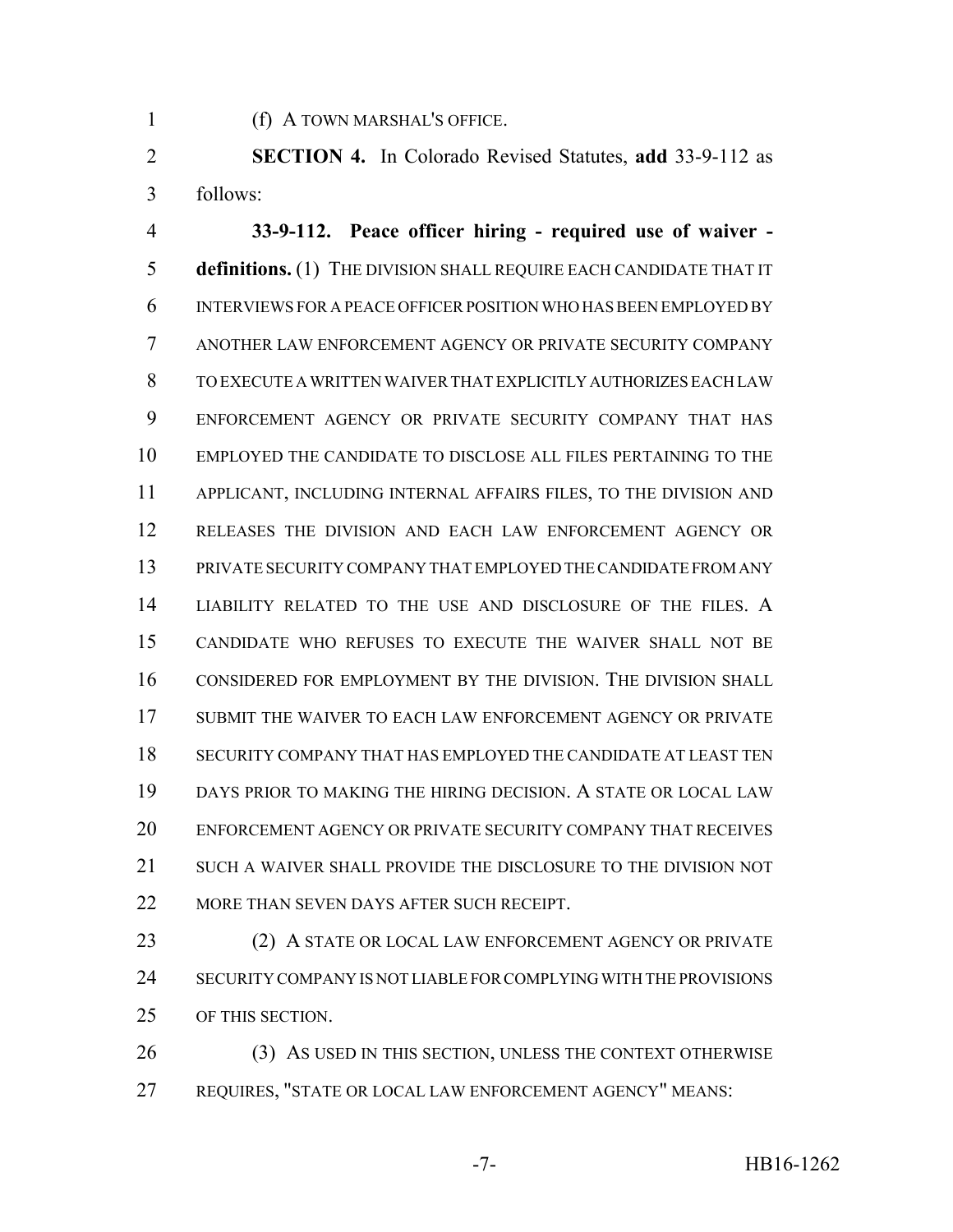(a) THE COLORADO STATE PATROL CREATED PURSUANT TO 2 SECTION 24-33.5-201, C.R.S.;

 (b) THE COLORADO BUREAU OF INVESTIGATION CREATED PURSUANT TO SECTION 24-33.5-401, C.R.S.;

(c) A COUNTY SHERIFF'S OFFICE;

(d) A MUNICIPAL POLICE DEPARTMENT;

 (e) THE DIVISION OF PARKS AND WILDLIFE WITHIN THE DEPARTMENT OF NATURAL RESOURCES CREATED PURSUANT TO SECTION 24-1-124, C.R.S.; OR

10 (f) A TOWN MARSHAL'S OFFICE.

 **SECTION 5.** In Colorado Revised Statutes, 24-31-305, **amend** (1.5); and **add** (1.2) as follows:

 **24-31-305. Certification - issuance - renewal - revocation.** (1.2) (a) AN APPLICANT FOR BASIC CERTIFICATION WHO HAS BEEN EMPLOYED BY ANOTHER LAW ENFORCEMENT AGENCY OR PRIVATE SECURITY COMPANY SHALL EXECUTE A WRITTEN WAIVER THAT EXPLICITLY AUTHORIZES EACH LAW ENFORCEMENT AGENCY OR PRIVATE SECURITY COMPANY THAT HAS EMPLOYED THE APPLICANT TO DISCLOSE ALL FILES PERTAINING TO THE APPLICANT, INCLUDING INTERNAL AFFAIRS FILES, TO THE P.O.S.T BOARD AND RELEASES THE P.O.S.T. BOARD AND EACH LAW ENFORCEMENT AGENCY OR PRIVATE SECURITY COMPANY THAT EMPLOYED THE CANDIDATE FROM ANY LIABILITY RELATED TO THE USE AND DISCLOSURE OF THE FILES. AN APPLICANT WHO REFUSES TO EXECUTE THE WAIVER SHALL NOT BE CONSIDERED FOR CERTIFICATION.

 (b) THE P.O.S.T. BOARD, A STATE OR LOCAL LAW ENFORCEMENT AGENCY, OR A PRIVATE SECURITY COMPANY IS NOT LIABLE FOR COMPLYING WITH THE PROVISIONS OF THIS SECTION.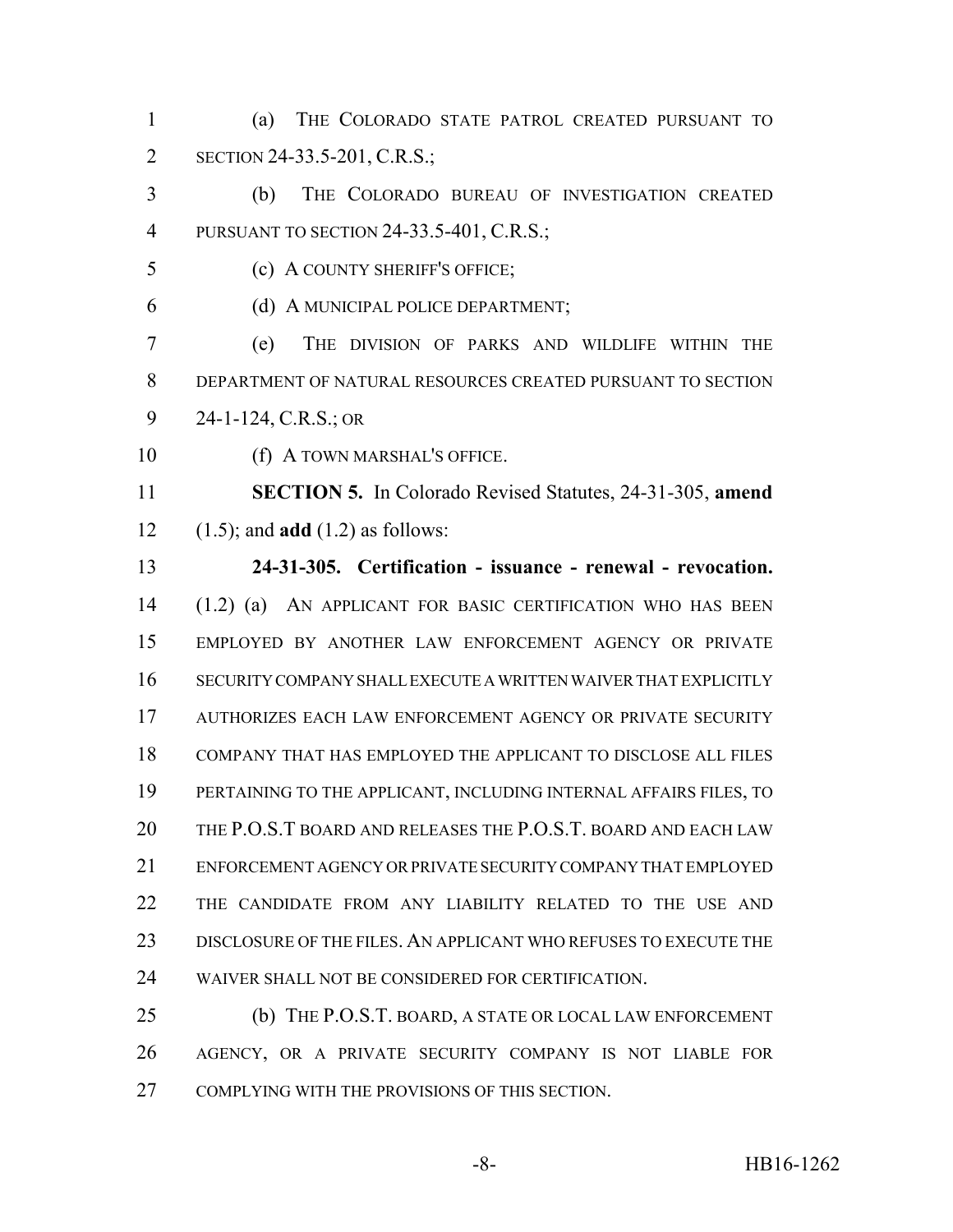| $\mathbf{1}$   | $(1.5)$ (a) The P.O.S.T. board shall deny certification to any person                    |
|----------------|------------------------------------------------------------------------------------------|
| $\overline{2}$ | who has been convicted of:                                                               |
| 3              | $(a)$ (I) A felony;                                                                      |
| $\overline{4}$ | $\overline{(b)}$ (II) Any misdemeanor in violation of sections 18-3-204,                 |
| 5              | 18-3-402, 18-3-404, 18-3-405.5, and 18-3-412.5, C.R.S.;                                  |
| 6              | (c) (III) Any misdemeanor in violation of sections $18-7-201$ ,                          |
| 7              | 18-7-202, 18-7-203, 18-7-204, 18-7-302, and 18-7-601, C.R.S.;                            |
| 8              | $(d)$ (IV) Any misdemeanor in violation of any section of article 8                      |
| 9              | of title $18, C.R.S.;$                                                                   |
| 10             | (e) (V) Any misdemeanor in violation of sections 18-9-111 and                            |
| 11             | 18-9-121, C.R.S.;                                                                        |
| 12             | $(f)$ (VI) Any misdemeanor in violation of sections 18-18-404,                           |
| 13             | 18-18-405, 18-18-406, and 18-18-411, C.R.S.;                                             |
| 14             | $\left(\frac{1}{2}\right)$ (VII) Any misdemeanor in violation of section 18-6-403 (3)    |
| 15             | $(b.5)$ , C.R.S., as it existed prior to July 1, 2006;                                   |
| 16             | $\left(\frac{h}{h}\right)$ (VIII) Any misdemeanor in violation of federal law or the law |
| 17             | of any state that is the equivalent of any of the offenses specified in                  |
| 18             | paragraphs (a) to (g) of this subsection $(1.5)$ ; or                                    |
| 19             | $\overrightarrow{(t)}$ (IX) Any local municipal ordinance that is the equivalent of      |
| 20             | any of the offenses specified in paragraphs (a) to $(g)$ of this subsection              |
| 21             | (1.5).                                                                                   |
| 22             | THE P.O.S.T. BOARD MAY DENY CERTIFICATION TO ANY<br>(b)                                  |
| 23             | PERSON WHO ENTERED INTO ONE OF THE FOLLOWING FOR A CRIME LISTED                          |
| 24             | IN PARAGRAPH $(a)$ OF THIS SUBSECTION $(1.5)$ IF THE P.O.S.T. BOARD                      |
| 25             | DETERMINES THAT CERTIFICATION IS NOT IN THE PUBLIC INTEREST:                             |
| 26             | (I)<br>A DEFERRED JUDGMENT AND SENTENCING AGREEMENT OR                                   |
| 27             | <b>DEFERRED</b><br><b>SENTENCING</b><br>AGREEMENT, WHETHER<br>PENDING<br><b>OR</b>       |